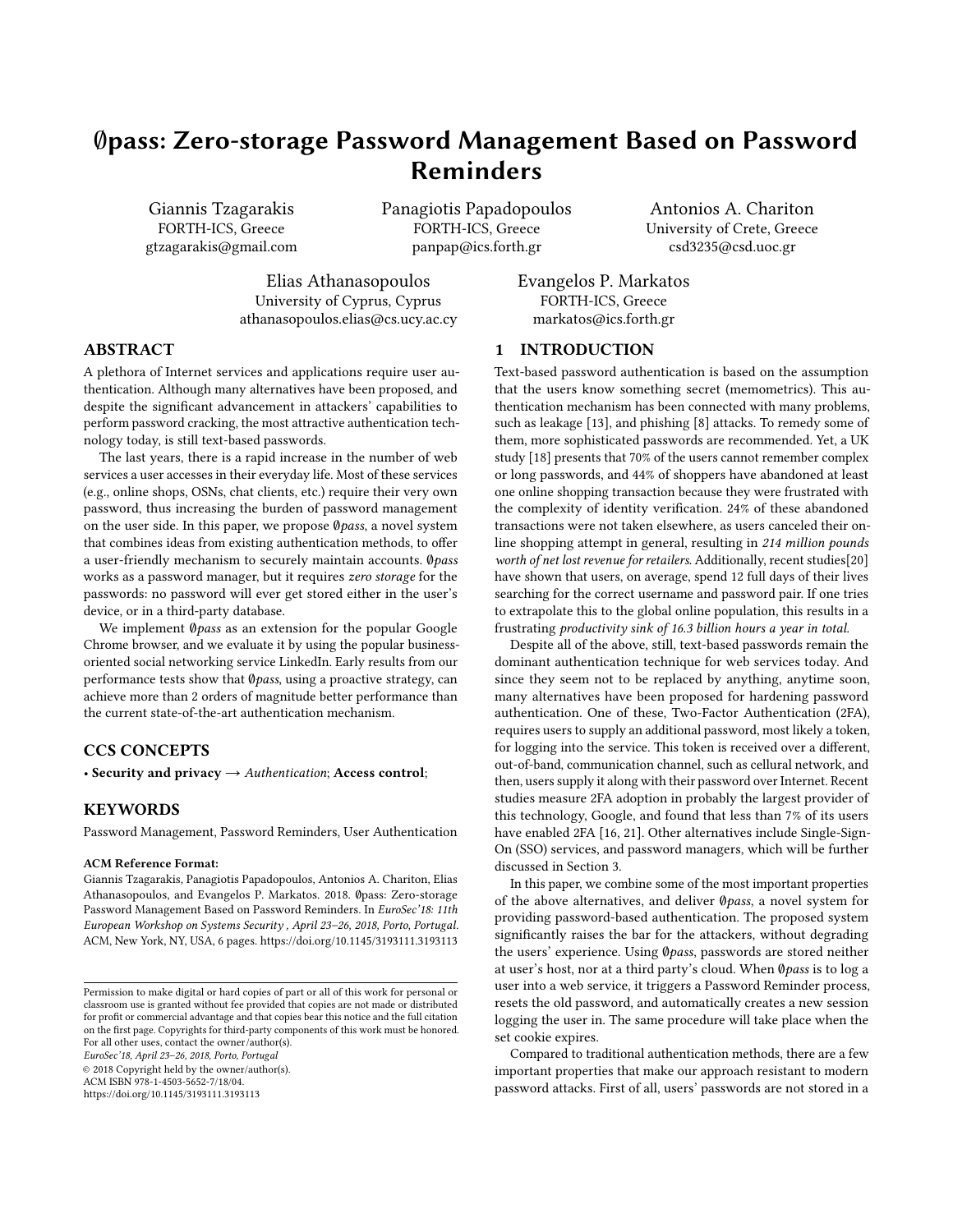single place and therefore cannot be leaked. Secondly, anytime a user wants to log into a service using Øpass, a password-reminder process is taking place using an e-mail provider. The provider is invoked only in the login process, and not in further actions, as it happens with several SSOs, like Facebook Connect [\[14\]](#page-5-7). Thirdly, compared to traditional SSOs which generate authorization tokens, Øpass does not. Øpass allows a third party to only vet for the creation of a new user session. The third party, in contrast with SSOs, does not generate any access token that can grant access. Only the user's web browser has the credentials to authenticate with the target web site. This is important, because authorization tokens stored in third parties can be leaked exactly as it happens with passwords. Forth, Øpass needs a single password per user. This password may be stored in a database, which can be leaked [\[13\]](#page-5-1), however, the user can create a very hard password that can easily resist in cracking. Additionally, this (master) password can be protected by other means, such as 2FA.

Contributions. The contributions of this paper can be summarized in the following:

- (1) We design ∅pass, a novel system which is based on existing ideas for authenticating a user anytime they want to log into a service. The authentication is achieved by triggering a new Password Reminder process, resetting the user's password. In addition, we propose two different proactive strategies to significantly improve the performance of Øpass.
- (2) To explore the feasibility of our approach, we implement a prototype of ∅pass, as a browser plug-in, for the Google Chrome browser.
- (3) We evaluate  $\varphi$  pass by using as a use case the popular businessoriented social networking service LinkedIn. Early results show that Øpass, with a proactive strategy deployed, can perform at least 2 orders of magnitude better than one of the current state-of-the-art authentication mechanisms.

# 2 THREAT MODEL

In this paper, we assume attackers that can leak the databases of services where cryptographically hashed (and salted) passwords are stored. Attackers have the computational resources for cracking passwords based on dictionary words, but not for reversing state-ofthe-art cryptographic hash functions. For instance, a long password, that is hashed with SHA256 can be cracked only if it contains easyto-guess dictionary words.

In parallel, we assume attackers that can steal passwords using real-time phishing and, interactively, steal access tokens, serving as second factors, sent directly to the user. However, we do not assume powerful network attackers. For instance, a URL sent to the user's smartphone [\[9\]](#page-5-8) cannot be captured by hijacking the user's network connection.

# <span id="page-1-0"></span>3 RELATED WORK

Current literature documents the needs of the current state-ofthe-art approaches, which either replace, or facilitate, text-based password authentication [\[5\]](#page-5-9). Below, we briefly expand on each of these different fields.

#### 3.1 Password Reminders

Every web service that supports password authentication, allows their users to reset their passwords, delegating thus trust to an e-mail provider. In case users forget their passwords, a passwordreminder (PR) process can be initiated, using an e-mail account they have provided during their registration with the particular service. When such process takes place, users have to follow some steps (that vary depending on the web service), to reset their password. Since PR is critical to the operation of Øpass, we describe here a generic description of the process, mainly inspired by the procedure carried out by a popular web service, LinkedIn.

# 3.2 Single-Sign On Services

There are several approaches trying to deal with the major disadvantage of traditional password authentication mechanism: the fact that the users have to memorize a separate password for each account they maintain. The technology of Single-Sign on (SSO), like OpenID [\[22\]](#page-5-10), Facebook Connect [\[14,](#page-5-7) [17\]](#page-5-11), the older, privacysensitive, Mozilla Persona [\[15\]](#page-5-12), and Google [\[10\]](#page-5-13), provide users with the ability of maintaining a single identity, for all the different applications, so they can authenticate themselves by using a single trusted identity provider, like Facebook or Google.

However, these providers may carry privacy-related risks, and also suffer from vulnerabilities themselves [\[27\]](#page-5-14). A recent study [\[25\]](#page-5-15) associates the limited adoption of such services with several concerns regarding their relinquishing control of the user base, as part of outsourcing authentication. It is important to stress that SSO is a free-to-use technology, but their internal design may allow the SSO providers to track their users' actions in the web, reconstructing thus, a large part of their browsing history. Evidently, in the end, the users are called to buy better security, by paying with their privacy.

Moreover, the ability to use some SSO services depends on the location of the user. For example, Facebook Connect cannot be used in China, where Facebook is not accessible. That means websites need to support multiple SSO providers, if they want to be sure that any user can log in, but this still does not address the issue of people using one SSO and then travelling for a period of time in an area where this SSO is not available. Usually websites will also have the normal account system as a backup, which means that SSO may not trully solve the problem completely.

In  $\emptyset$ *pass*, we leverage the idea of a single identity, that is essentially responsible of all the user's authentication needs, and we couple this identity with an e-mail provider. Øpass, in contrast with SSO, delegates trust to the e-mail provider, without revealing any privacy-sensitive information. Moreover, contrary to SSO, Øpass is invoked only during the authentication process, which practically is rarely done [\[3,](#page-5-16) [12\]](#page-5-17), due to the cookies-based authentication of contemporary web browsers.

#### 3.3 Password Managers

An alternative approach for managing authentication using software is Password Managers (PMs) [\[4,](#page-5-18) [11,](#page-5-19) [23\]](#page-5-20). Using this mechanism, when a user is to register with a service, the PM will store the password for the user, and when they are to log into this service at a later time, the password will be automatically entered by the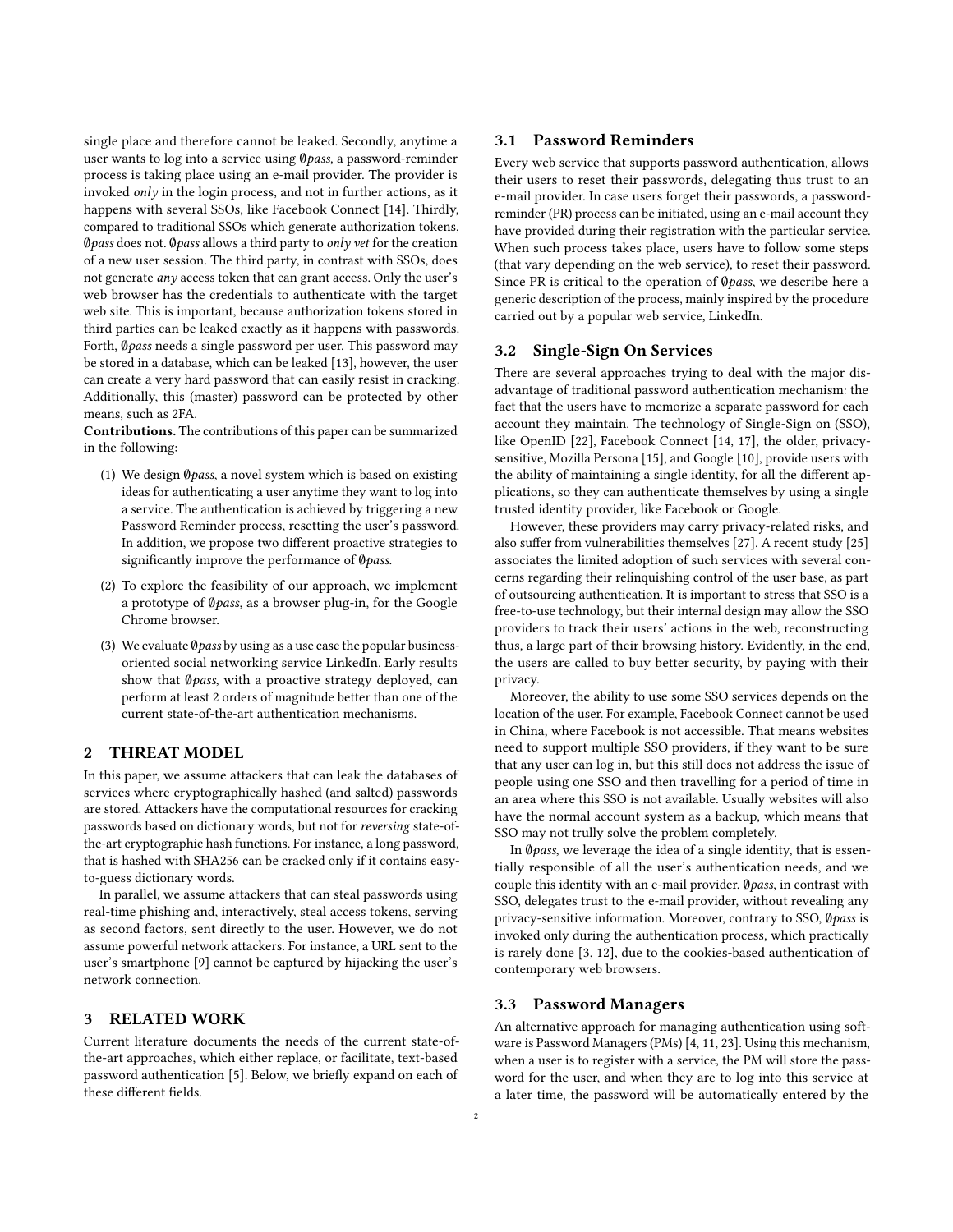PM. Although many interesting PMs have been proposed in the past [\[4,](#page-5-18) [11,](#page-5-19) [23\]](#page-5-20), there are studies [\[6,](#page-5-21) [24\]](#page-5-22) questioning the provided security of some of them.

Password Managers need to store all the user passwords, in a safe place, and usually encrypted with a master password. They require the user to only remember one password. Typical places for password storage are local files inside the users' devices, thirdparty cloud services, or cloud services operated by the password management software company themselves.

Unfortunately, PMs have two basic limitations. First, in case passwords are stored at the user's device, then they have to be synced across multiple devices. Second, passwords stored in thirdparty databases can be badly maintained, and as a consequence, data breaches may happen, and passwords may be leaked [\[13\]](#page-5-1). Although ∅pass can be viewed as a PM, given that the system manages all passwords, contrary to other managers, it never stores or reuses any password. Therefore, the above reported problems associated with PMs do not apply. In addition to that, Øpass does not require the user to remember a single master password.

#### 3.4 One-time passwords

One-time passwords (OTPs) are passwords that are only effective for a fixed period of time, and become invalid after their first usage. The advantage of OTPs is that passwords are invulnerable against spyware (such as key loggers), and replay attacks. In addition, if a single account password is leaked, by using this mechanism, the rest of the accounts will remain safe.

However, there are still some disadvantages to this method. One of them is that the user needs to either maintain a large amount of private keys (for Time-based One-Time Passwords (TOTP)), or, in the case of SMS, provide the website with their phone number, have it available at all times, and manually complete the process for all required logins. In the case of SMS, the website must also incur the cost of messaging the user, which is fixed per login attempt, can be considerable, and may force the website to require SMS authentication less often for it to be sustainable. Costs from the popular SMS service Twilio range from \$0.01 to \$0.10 [\[2\]](#page-5-23), which can be considered steep to pay for each authentication. Finally, implementing OTP requires changes in the server code, while in the case of Øpass this thing is not currently required.

∅pass takes an idea from OTPs that increases security, and that is that passwords should only be used once, and then discarded. With this in mind, every time Øpass logs a user in, the password that was set to the database is random, and different from the one used in the previous login.

# <span id="page-2-3"></span>4 ARCHITECTURE

Based on the four different concepts we discussed in Section [3,](#page-1-0) we now present, in high-level, the design of our approach. Specifically, ∅pass is a novel authentication system, which is based on password reminders, and with the help of an e-mail provider that delivers the one-time passwords to the user every time, it authenticate them to a web application or service.

In Figure [1,](#page-2-0) we illustrate the work-flow of an authentication session when Øpass is in place. Consider Alice wanting to log into a web service. ∅pass triggers a password reminder procedure. Once

<span id="page-2-0"></span>

Figure 1: The basic architecture steps of the three modes of ∅pass. The dashed lines indicate the already completed steps, before the user requests to access the service.

the request has been sent, the service sends an e-mail to Alice's mailbox<sup>[1](#page-2-1)</sup>. Øpass polls inbox, checking for an incoming message related to this process. As soon as the e-mail arrives, Øpass resets Alice's password with a new random password, using the link included in the e-mail, and after creating the necessary cookies in the browser, it redirects Alice to the homepage of the service.

Once Øpass submits a password to a service, then it is immediately discarded from the device's memory. Therefore, all passwords are stored nowhere else than in the web service's database, cryptographically hashed. Thus, it can not be leaked, phished, or recycled accidentally by the user across multiple services. Whenever a user needs to re-authenticate with a service, ∅pass does not provide the existing password, since no one knows it, apart from the web service itself. Instead, Øpass initiates a new PR process for recovering the artificially lost password.

Recall that the authentication to a web service is an operation taking place not very frequently; instead users tend to authenticate once, and maintain long sessions, which are handled by cookies, or other browser storage mechanisms [\[3,](#page-5-16) [12\]](#page-5-17). As a consequence, Øpass do not need to perform the same procedure every time a user logs in a web service. ∅pass will be invoked again only when the cookie session expires and user needs to re-authenticate with the service. This phenomenon avoids, in our case, the e-mail provider from learning about what the user visits, and when, contrary to the SSO alternative. ∅pass is able to orchestrate several password reminder mechanisms, of different web services, and be able to receive and recognize their e-mails, completing the reset process when required.

# <span id="page-2-2"></span>4.1 Proactive modes of operation

A careful reader, at this point, may argue that the time a system needs to log its users into their desired web services is crucial for its adoption. Essentially, Øpass needs the user to wait for the PR e-mail

<span id="page-2-1"></span> $^1 {\rm Of}$  course, some users may not feel comfortable giving such access to their personal email account. For this reason, Øpass suggests the users, instead of their personal email account, to use a secondary disposable email account dedicated for registration purposes only.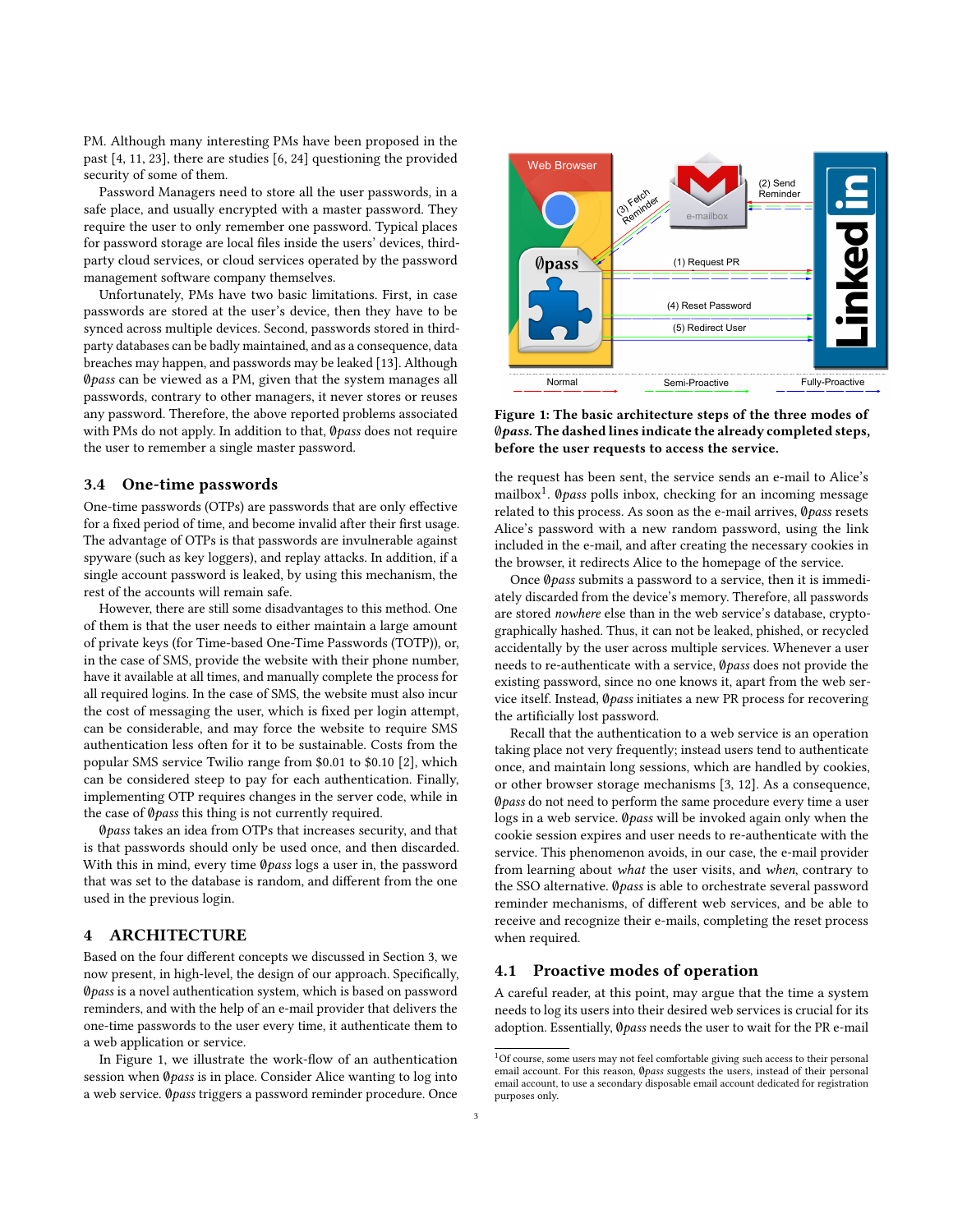delivery before logging them in. In order to reduce this latency, our approach provides two extra modes of operation, namely semiproactive and fully-proactive, as depicted in Figure [1.](#page-2-0)

When the user is to authenticate using the semi-proactive mode, the necessary e-mail has already been sent, so ∅pass resets the password using this e-mail. When they are to authenticate using the fully-proactive mode, the whole procedure has been completed, so Øpass just redirects the user into the service. More specifically, in semi-proactive mode, ∅pass requests a PR for each service the user is not already logged in, as soon as they starts their browser. Therefore, when the user is to log into one of these services, the prototype will fetch the already sent PR e-mail to reset the password, and complete the authentication. On the other hand, using fully-proactive mode, Øpass requests a PR, resets the password, and completes the authentication procedure for each of the services the user is not logged in, when they starts their browser. When the user is to log into a service, they will be just be redirected into the service since the authentication will already be completed.

#### 5 IMPLEMENTATION

In order to explore the feasibility and effectiveness of our approach, we implement a prototype of Ø*pass* as a browser extension. As an example of web service that the user desires to authenticate with, we use LinkedIn. Our approach leverages password reminders and therefore it utilizes the password reset functionality of web services  $^2$  $^2$ . As a consequence,  $\emptyset$ pass needs access to the corresponding registration email of the user, which in our test scenario of LinkedIn this is a Gmail address.

It is important to note at this point, that in  $@pass$  the remote web service (e.g., LinkedIn) acts as a non-collaborating service and thus no modifications are needed in the server side. Users have just to install the extension in their browser. They are not required to provide the extension with any credentials but only to give read-access permission to the dedicated email account of theirs.

The procedure of our prototype is the following: Whenever a web service is visited, the extension checks if the user is already logged in by verifying the existence and expiration date of the, related with the web service, session cookies. In case of a non-logged in user, Øpass triggers a Password Reminder (PR) procedure to reset the password by email.

In order to have read-access to the user's email inbox and retrieve the corresponding PR email, ∅pass uses Atom [\[1\]](#page-5-24). Atom is an aggregator for several sources (e.g., RSS, blogs) including mail inboxes. ∅pass utilizes Atom's Gmail Inbox Feed (GIF) to retrieve the user's inbox as an XML document. This XML document provides metadata (not full content), including the user's e-mail address, number of unread mails, the timestamp for each email, their title and sender, a summary of content (containing just a small part of the e-mail body), a URL where the ID of the e-mail can be found.

First, Øpass parses the XML output and obtains the user's very own e-mail address needed for the PR. Web services like LinkedIn during Password Reminder provide the user with a form, where the user has to fill in their e-mail address. The extension automates this functionality by directly fill and submit through AJAX-performed HTTP Requests the email address form. Next, the extension polls the Atom feed, until the incoming PR e-mail is received. Whenever a new email is received ∅pass analyzes the XML provided metadata to identify from the sender and title if the email is the PR email that it waits for. If so, ∅pass uses the e-mail ID to fetch the entire body of the e-mail from the email provider. We assume at this point that the user has an active session with his email account so usually no login password for Gmail would be required that could cause additional delays to the authentication operation.

In or our testing case, LinkedIn in its PR e-mails, sends to the users a link to a website to complete the reset procedure by filling up a form with their new password. Since Øpass knows this website's URL, it automatically submits the new password by using a fresh randomly generated token. Then the extension redirects the user to the LinkedIn homepage, and the corresponding cookie is automatically created. After that, the user is successfully authenticated and they can continue browsing the web service.

We implement our prototype in Javascript as an extension for the popular web browser of Google Chrome <sup>[3](#page-3-1)</sup>. In order for Ø*pass* to perform all necessary HTTP requests, it uses the popular AJAX XMLHttpRequest Web API [\[26\]](#page-5-25).

## 6 EVALUATION

In this section, we evaluate the performance of each internal step of ∅pass and the performance gains of its different modes of operation. Then, we compare this performance against the current state-ofthe-art authentication mechanism. Finally, we conduct a security evaluation of our approach.

#### 6.1 Performance evaluation

∅pass breakdown: ∅pass's operation can be broken down in 5 core steps which include the following:

- (1) Initialize: the first step, where ∅pass checks if the user is already logged-in by searching the for the associated session cookies in the user's browser.
- (2) Request PR: if the user is not logged-in, ∅pass requests from the service to reset the password by issuing a Password Reminder (PR) email.
- (3) Fetch PR: as a next step, Øpass (by linking with the user's dedicated email client) polls periodically for the appropriate PR email.
- (4) Complete Process: once the PR e-mail arrives, Øpass completes the procedure by creating a long random token, which is used as the new password, and submits the final form to reset the user's existing one.
- (5) Redirect: Finally, the ∅pass redirects the user to the service's webpage, and they can continue browsing as a fully authenticated user.

We run our approach 50 times throughout 1 day and in Figure [2](#page-4-0) we plot the average execution time per step. The overall time our approach needs to authenticate a user ranges from 6.2 to 11.7 seconds (8.3 seconds on average).

<span id="page-3-0"></span> $2$ Some web services impose restrictions on the frequency one can reset a password within a day. In Øpass we use this functionality only upon cookie expiration fully complying with such application limits.

<span id="page-3-1"></span> ${}^{3}$  Of course, our extension can be easily ported to other browsers as well.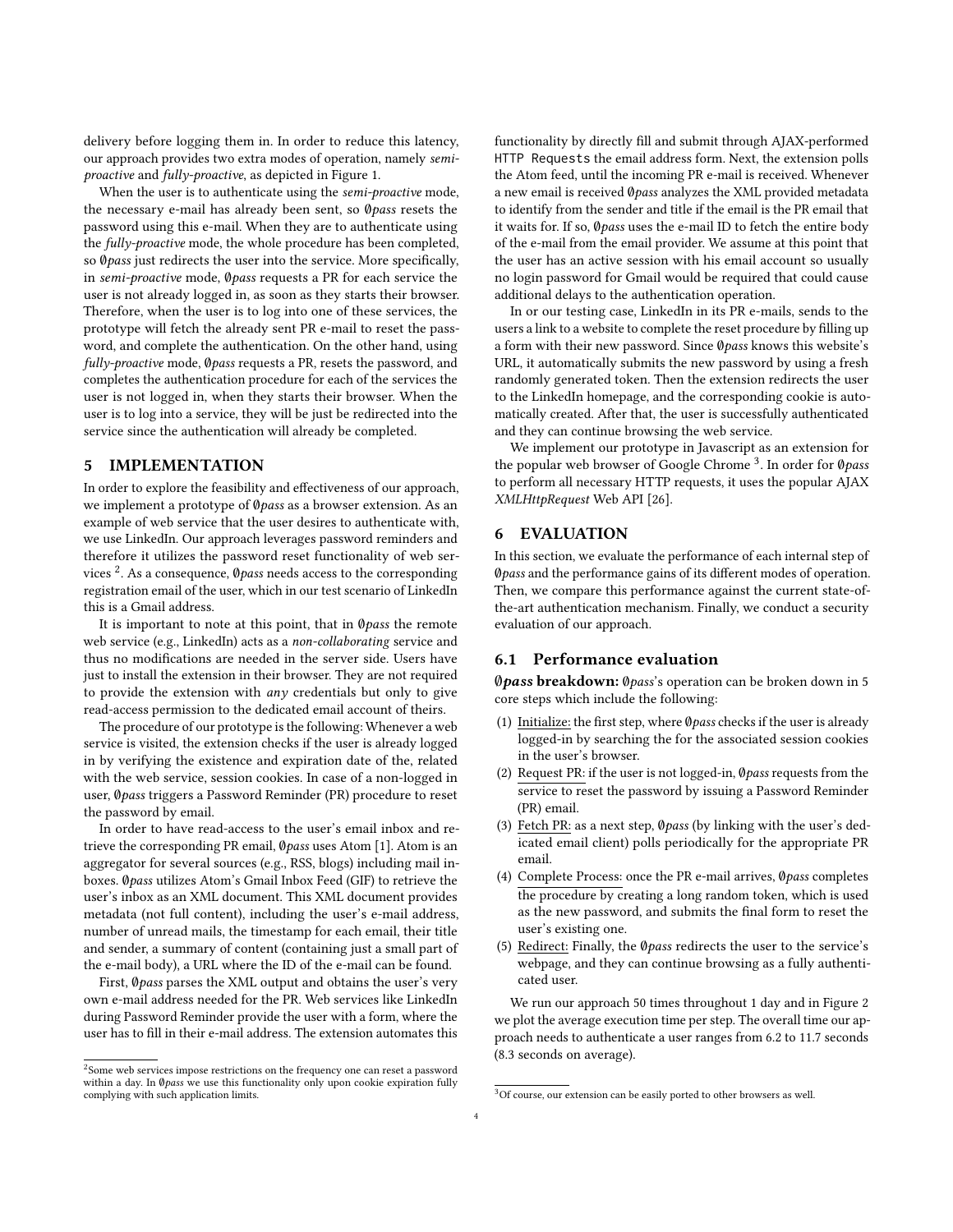<span id="page-4-0"></span>

Figure 2: Average execution time for each step of ∅pass. As expected, the "Fetch PR" step which includes the PR e-mail transmission takes around 5.3 seconds on average, imposing the higher latency to the overall system's performance than the rest of the steps.

This significant deviation is caused mainly due to the variation of the PR e-mail transmission time of Fetch PR step. It is apparent, hence, that this particular step is the more costly, responsible of the 64% of the overall execution time of ∅pass. It's important to note, at this point, that the PR e-mail transmission time highly depends on the users' network speed and location, as well as the remote server's current load.

Furthermore, as expected, we see in Tabl[e1](#page-4-1) the steps that require communication with the service and HTTP request transmission contributing more to the overall latency (Request PR: 15%, Complete Process: 16%) than the rest local processing steps (Initialize: 4.5%, Redirect: 0.2%).

Proactivity: The overall latency of Øpass (i.e., 8.3 seconds on average) sounds impractical for a user to log into a service. From our experiments, we see that Fetch PR step is able to skyrocket the overall latency overhead of Øpass. To mitigate this issue, as we discussed in section [4.1,](#page-2-2) we introduce in Øpass two modes of operation. These more proactive modes are able to eliminate the idle times of the system. To achieve that, we pro-actively perform the most time-consuming functionalities before the user requests access to a service. More specifically:

- (1) Semi-Proactive: Using Semi-Proactive mode of ∅pass, the PR email gets requested and fetched before the moment the user wants to log into a service. This means that Øpass upon login request is ready to move directly to Complete Process step, reset the password, and redirect the user into the service. As we can see in Figure [2,](#page-4-0) the average time of these steps is only 2.3 seconds.
- (2) Fully-proactive: Using the Fully-proactive mode, the whole authentication procedure of ∅pass has already been completed asynchronously, as soon as the extension detects the web service's expired session cookies. As a consequence, the moment

<span id="page-4-1"></span>

| <b>Step</b>             | Portion |
|-------------------------|---------|
| Initialize              | 4.5%    |
| Request PR              | 15%     |
| Fetch PR                | 64%     |
| <b>Complete Process</b> | 16%     |
| Redirect                | 0.2%    |
| -- -                    |         |

Overall Øpass execution time |  $8.3$  sec

Table 1: Contribution to the overall execution time of Øpass for the different internal steps.

the user attempts to log into the web service, Øpass simply finalize the password reset procedure redirecting the user to the service. The average time for the entire process in this scenario is 0.015 to 0.020 seconds, significantly improving the overall user experience making the *Øpass* operation fully transparent.

∅pass Vs. SSO - performance comparison: SSO is one of the state-of-the-art authentication mechanisms to date. In Figure [3,](#page-5-26) we compare the average execution time for the three modes of Øpass: (i) plain, (ii) semi-proactive, (iii) fully-proactive, and Facebook SSO, namely Facebook Connect, that a user can use to authenticate themselves with LinkedIn. Using Facebook Connect, the time needed for authentication ranges from 0.9 to 3.5 seconds, with an average of 2.3 seconds. This is lower than what the normal mode of Øpass requires and directly comparable with semi-proactive mode. Yet, it is interesting to see that fully-proactive mode takes only 0.018 seconds on average, meaning that it needs only 1% of Facebook SSO's overall time. It is also worth noting that contrary to Facebook's SSO,  $\emptyset$ *pass* is applied to unaware services without requiring any modifications on the server side.

#### 6.2 Security Evaluation

Initially, it is important to denote the attacks that are beyond the scope of Øpass. Specifically, in case of attackers able to take control of the user's device, ∅pass cannot provide any defense. Of course, an attacker with such capabilities can retrieve the user's passwords in several ways (keylogger, browser session hijacking etc.).

As discussed in Section [4,](#page-2-3) Øpass collaborates with an e-mail provider (Gmail in our prototype), in order to receive the necessary password reminders. Similar to the above adversarial model, Øpass is unable to defend the user, in case of a very capable attacker able to compromise the entire operation of the e-mail provider (i.e., Google in our case).

On the other hand, Øpass raises the bar against attackers that can leak the provider's password database, phish [\[7\]](#page-5-27), or real-time phish the credentials of a Gmail account [\[19\]](#page-5-28). The user has a pretty strong (computationally hard to crack) e-mail password, and the user protects their password with 2FA. Although, these techniques (strong password, 2FA) are available today, they are not always adopted by users [\[21\]](#page-5-6), since usability is heavily reduced. With ∅pass, we maintain usability, since we need to apply all these only on a single password. In parallel, assuming that 2FA is implemented correctly, for instance by sending code (in the form of a clickable URL) and not just an access token [\[9\]](#page-5-8), Øpass can protect users even when a real-time phishing attack is in place.